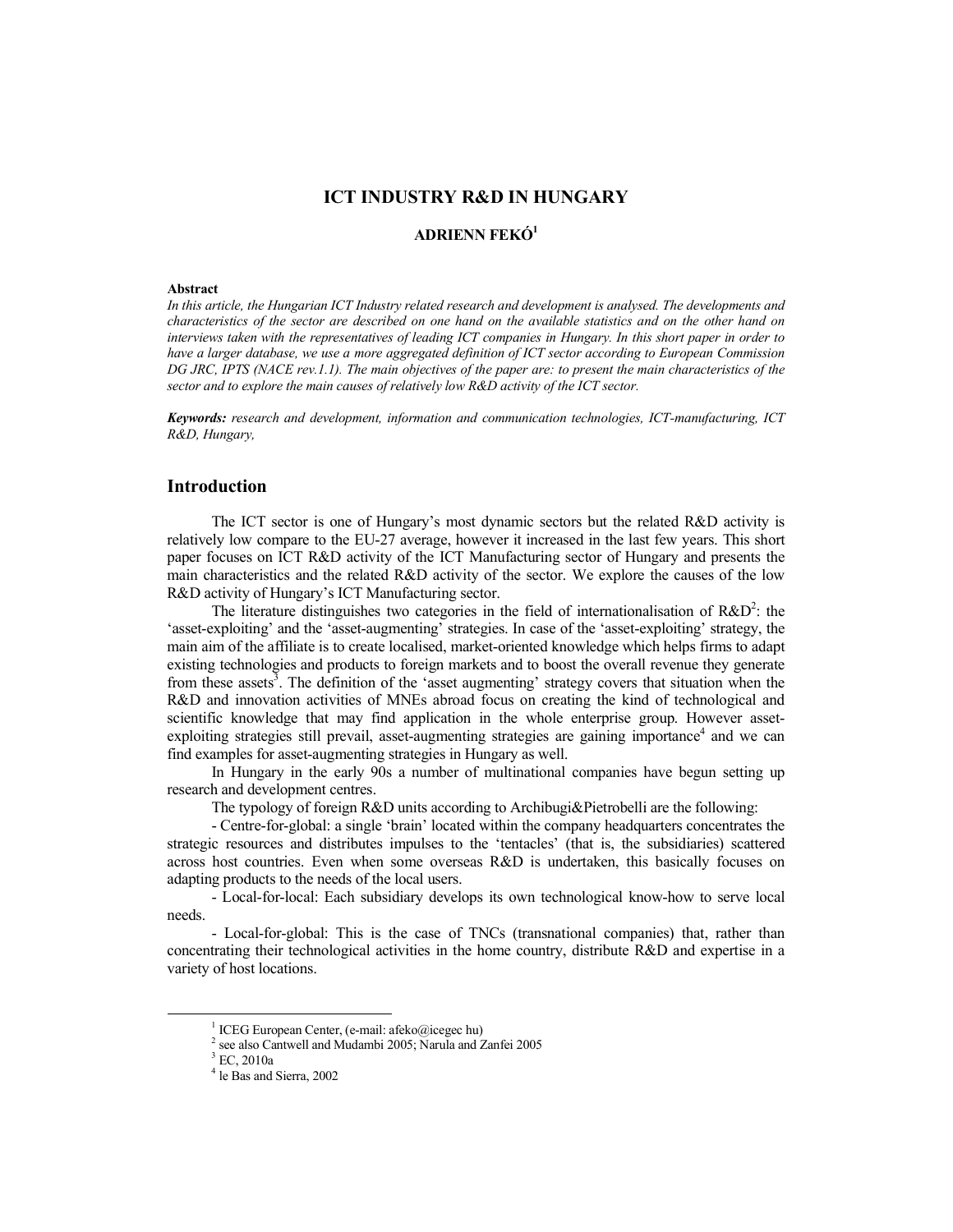The R&D data of the Hungarian ICT companies is not available in many cases, thus we prepared personal interviews with the representatives of the leading ICT Industry companies in Hungary. It was separate research on ICT R&D in manufacturing and in software, however intertwined to a large extent.

### **THE MAIN CHARACTERISTICS OF ICT INDUSTRY R&D IN HUNGARY Methodology of the research**

The methodology of the paper involves on one hand the available statistics and on the other hand company interviews taken with the representatives of leading ICT companies in Hungary.

The ICT Sector definition is based on OECD ICT sector definition (ISIC Rev. 3.1.), but due to the lack of detailed data for those categories we used an aggregated definition of the ICT sector<sup>5</sup> according to DG JRC-IPTS, European Commission. We used the following NACE codes (NACE rev 1.1):

Manufacturing:

30: Manufacture of office, accounting and computing machinery

32: Manufacture of radio, television and communication equipment and apparatus

33: Manufacture of medical, precision and optical instruments, watches and clocks Services:

64: Post and telecommunications

72: Computer and related activities

The paper concentrates only on the NACE 30, 32, 33 of Manufacturing and NACE 64 of Services, without NACE 72 (because the Software sector is another separated part of the research)

Information is limited regarding studies on the ICT R&D in Hungary and also the statistical data are not complete. Due to this, we used statistical data to describe the general trends, but the main characteristics of the activity in the field of ICT Industry R&D in Hungary are underpinned by company interviews. We prepared a list of the largest ICT Industry firms in Hungary based on various sources such as the list of the largest ICT companies, consulted membership lists of relevant associations, articles of economic newspapers, balance sheets, etc. We selected the most important actors and interviewed them.Two categories of the companies were: (1) biggest ICT manufacturing and telecommunication companies with R&D activity, and (2) smaller corporate players, owned by Hungarian private persons. The information gained from the interviews is supplemented by data from other, publicly available sources, such as the balance sheets, the data of the Budapest City Council' Registry Court, websites of the given companies and newspaper articles.

The main limitations of our methodology

- Lack of statistical data on R&D in most of the cases.

- Statistical data are not detailed enough (we used a more aggregated definition of ICT Industry sector).

- Regarding the interviews, we had problems of capturing middle sized companies, who are not mentioned among the top players, but on the other hand, they are also not belonging to the group of the most dynamic, fastest growing smaller sized companies to which the media pays special attention. Thus we might have missed some of the medium sized firms in Hungarian ICT Industry R&D.

- The "ininterestedness" of certain companies to register R&D, in spite of the fact that their activities belonged in essence to that group of economic activities. We tried to capture them, but our means were limited.

The main aim of this paper is to analyse the main characteristics of ICT Industry R&D in Hungary and to explore the most important reasons of the low R&D activity in this field.

 $<sup>5</sup>$  EC, 2010b: p 129</sup>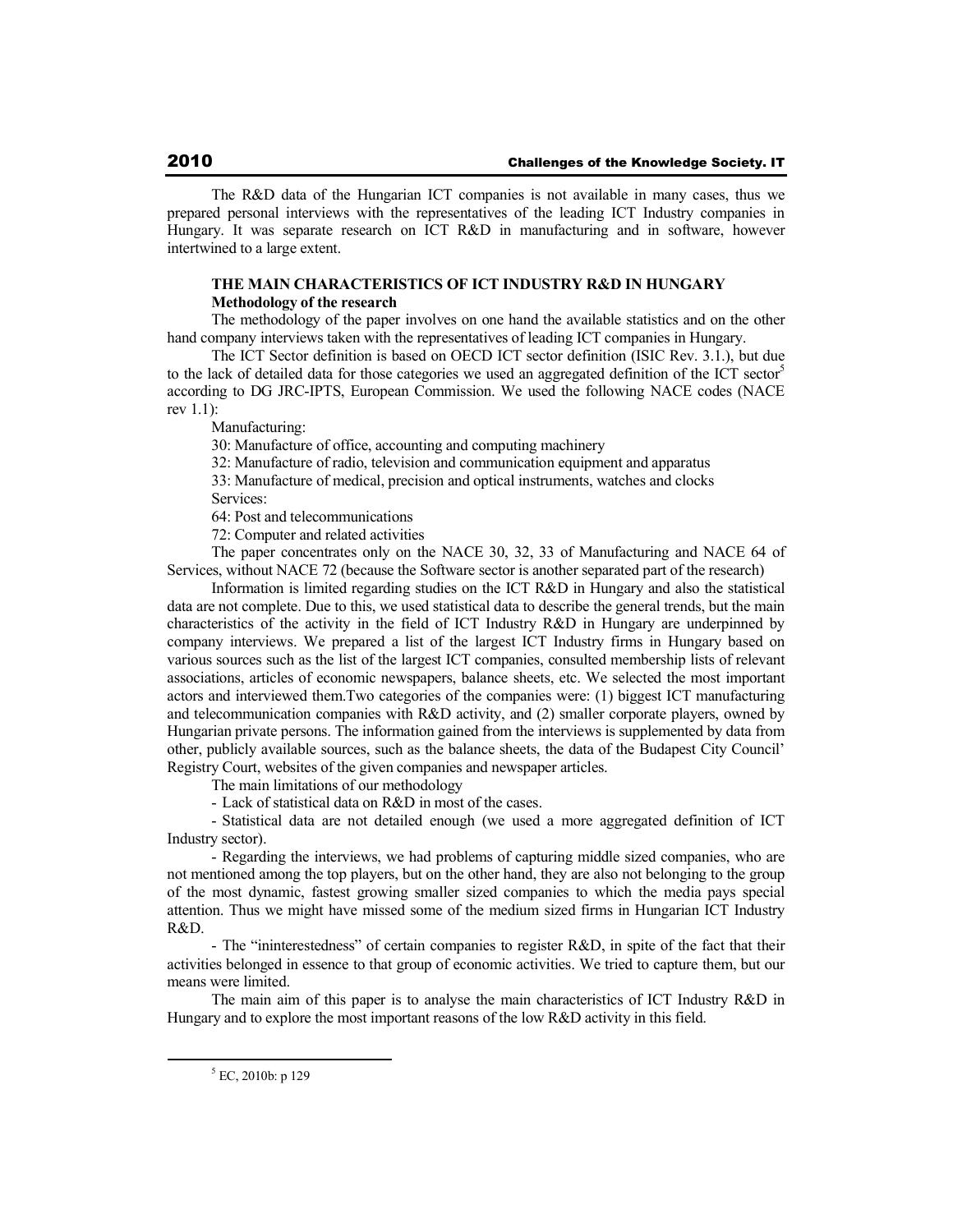## **The main features of the Hungarian ICT sector**

However ICT sector is one of Hungary's most dynamic and innovative sectors, the related R&D activity is relatively low.We explore the main reasons of this paradox.

|  | Table 1. ICT R&D expenditure/GDP indicator |
|--|--------------------------------------------|
|--|--------------------------------------------|

| <b>ICT R&amp;D expenditure/GDP</b><br>$\frac{9}{6}$ | 2006   | 2007 | 2008 |
|-----------------------------------------------------|--------|------|------|
|                                                     |        | .067 |      |
| $\sim$ $\sim$ $\sim$                                | DQIDHQ |      |      |

Source: CSO, Hungary, DG INFSO

The ICT R&D expenditure proportion in GDP is very low in Hungary, it is approximately 0,05%, in contrary in the EU-27 it is approximately 5% beween 2006-2008.

The effective number of researchers in the ICT sector was 1865 persons in 2006, it increased in 2007 up to 2225 persons, but in 1998 it decreased in Hungary. In the EU-27 ICT sector represents only 3% of total employment<sup>6</sup>.





Source: CSO, Hungary

The R&D expenditure of the ICT sector increased between 2006 and 2007 and decreased between 2007 and 2008. The R&D cost also increased in 2006 and stagnated in 2007 and in 2008. The ICT R&D expenditure amounted to EUR 56,56 million in 2008 and the ICT R&D cost amounted to EUR 60,07 million in 2008.

 $^6$  EC, 2010b:31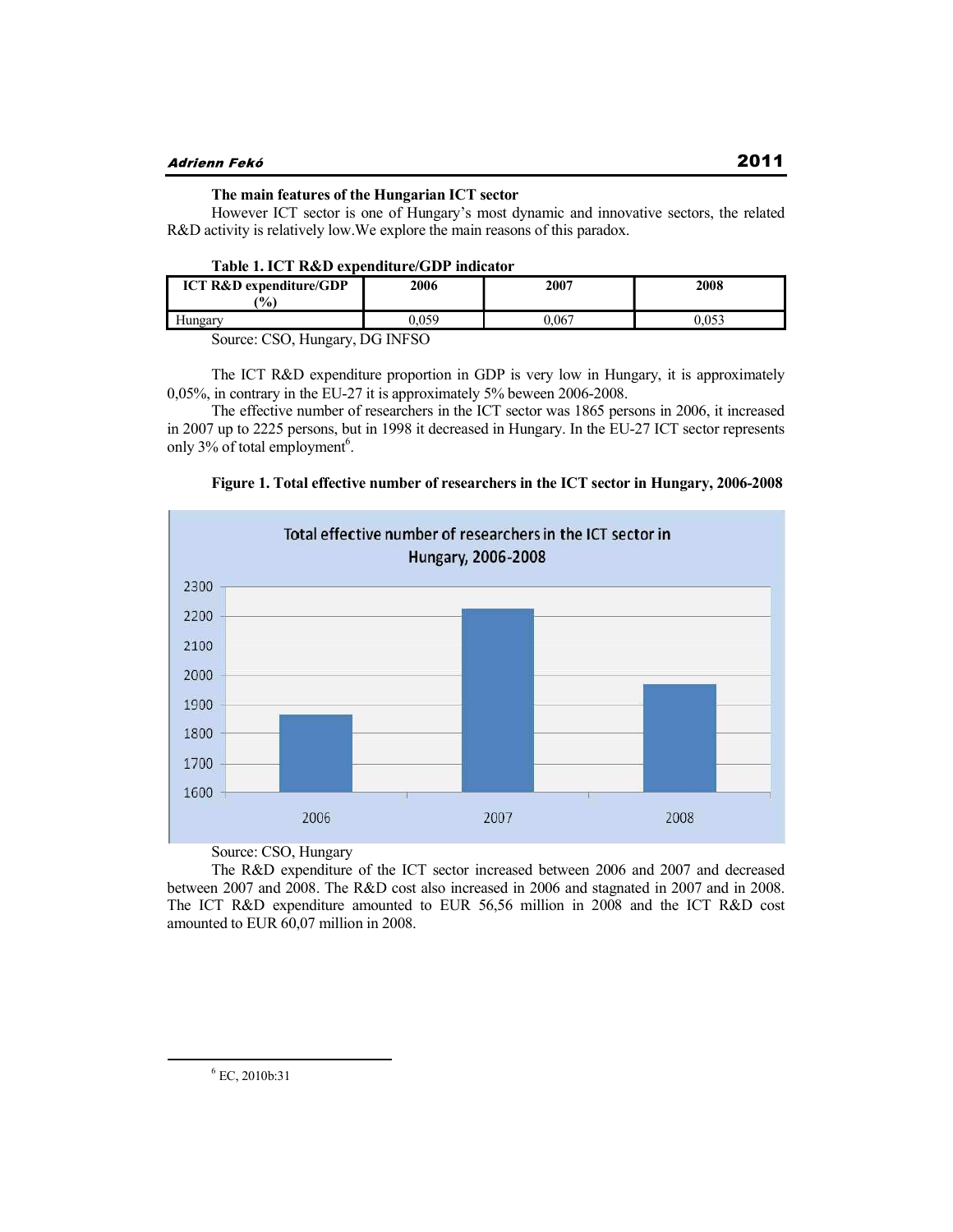

**Figure 2. Total effective number of researchers in the ICT sector in Hungary, 2006-2008** 

# **ICT Industry BERD, production, export and import in Hungary**

The internationalisation of R&D can be observed in Hungary as well. In the past few years numerous leading ICT industry multinational companies decided to transfer their R&D operations to Hungary. The main reasons of this process are the relatively cheap and relevantly skilled workforce of the country.

In Hungary in 2008 the business sector financed almost the half (48,3%) of the R&D activities<sup>7</sup>.

R&D expenditures in NACE 30, 32, 33, 64, have increased significantly between 1997 and 2007; mainly the BERD grew dynamically in these sectors.

 $\sqrt{7}$  CSO, 2009

Source: CSO, Hungary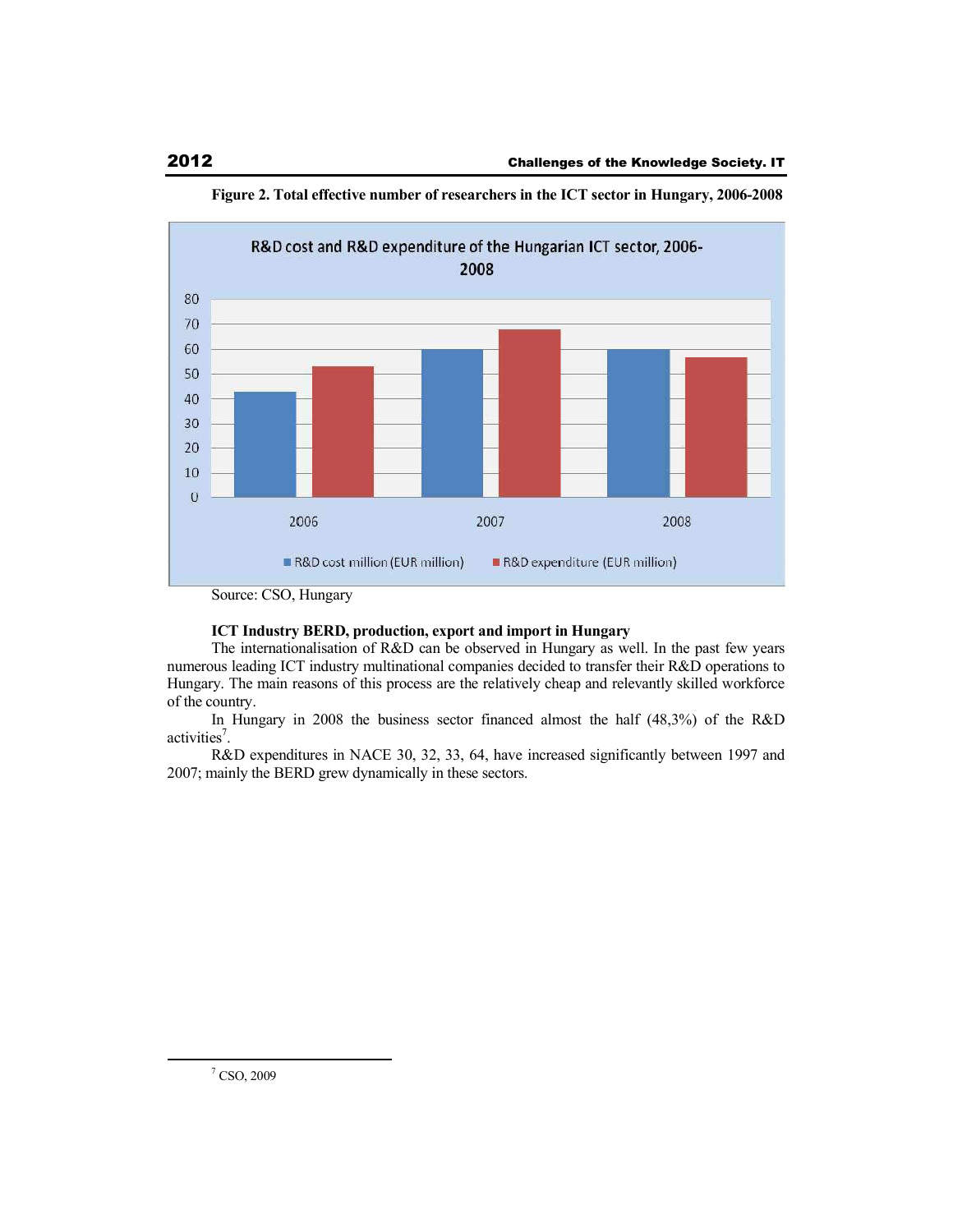



ICT BERD gained importance between 1997 and 2007. ICT BERD (in NACE 30, 32, 33 and 64) was amounted to 11.27% of the business enterprise R&D expenditure of all branches and 5.67% of total R&D expenditures in 2007 in Hungary.

Regarding the production only the NACE 32 sector could increase its share in output and value added. All the other analysed NACE sectors (30, 33, 64) lost some percentage point shares between 1997 and 2007. In 1997 the share of all the analysed NACE categories (30, 32, 33, 64) was 7.28% in total output, in 2007 this grew up to 9.81%. Their share in gross value added decreased between 1997 and 2007, from 5.67% up to 5.22%.



**Figure 4. Output and Gross value added of NACE 30, 32, 33 and 64 as %of total**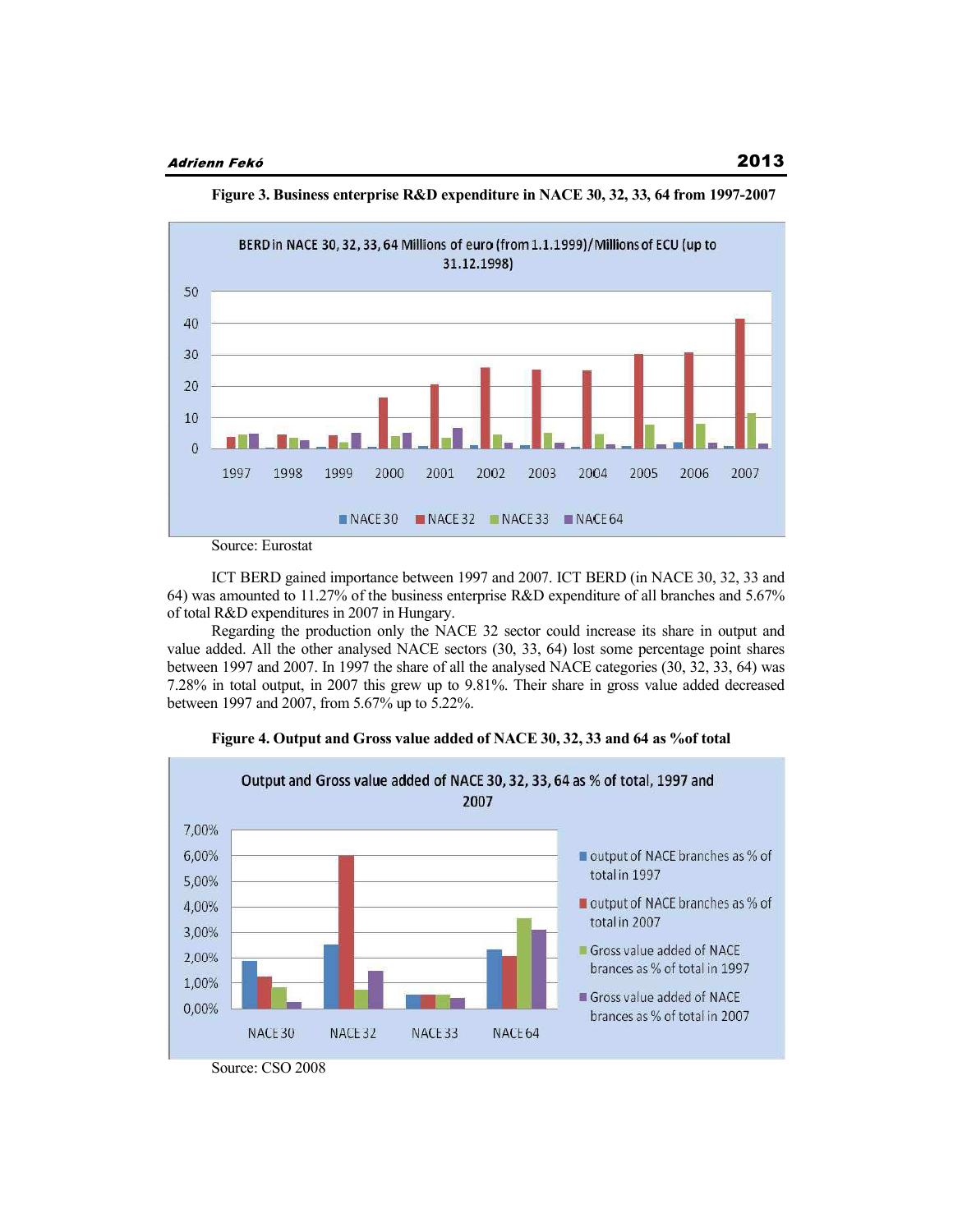Figure 5 represents the Hungarian ICT Industry export and import to and from EU 27 in the 75, 773, 776, 76, 874 SITC categories according to SITC classification. Between 1999 and 2007 the high technology product export and import increased dynamically, in 2008 and 2009 the high-tech export and import started to decrease, due to the economic crises. The balance is also increased, stagnation can be observed in 2009.



## **Figure 5. High technology product export, import and trade balance**

### **ICT Industry R&D in Hungary, main characteristics and list of biggest spenders**

Table 2 shows our ICT Industry R&D company ranking based on the interviews and available data. Besides the actors of the ICT Manufacturing sector (IT hardware companies, system integrators, automotive companies), we have taken interviews with the representatives of ICT R&D service sectors, e.g. telecommunication (NACE 64). We had a longer list of several companies out of which we have taken interviews with 11 companies of the 13 presented in our estimated raking. Our estimated ranking includes besides the foreign owned affiliates of the biggest ICT industry R&D spenders some smaller actors, companies with Hungarian private owners. In order to provide a real picture, we involved these companies as well.

Source: Eurostat and United Nations (Comtrade database), own compiliation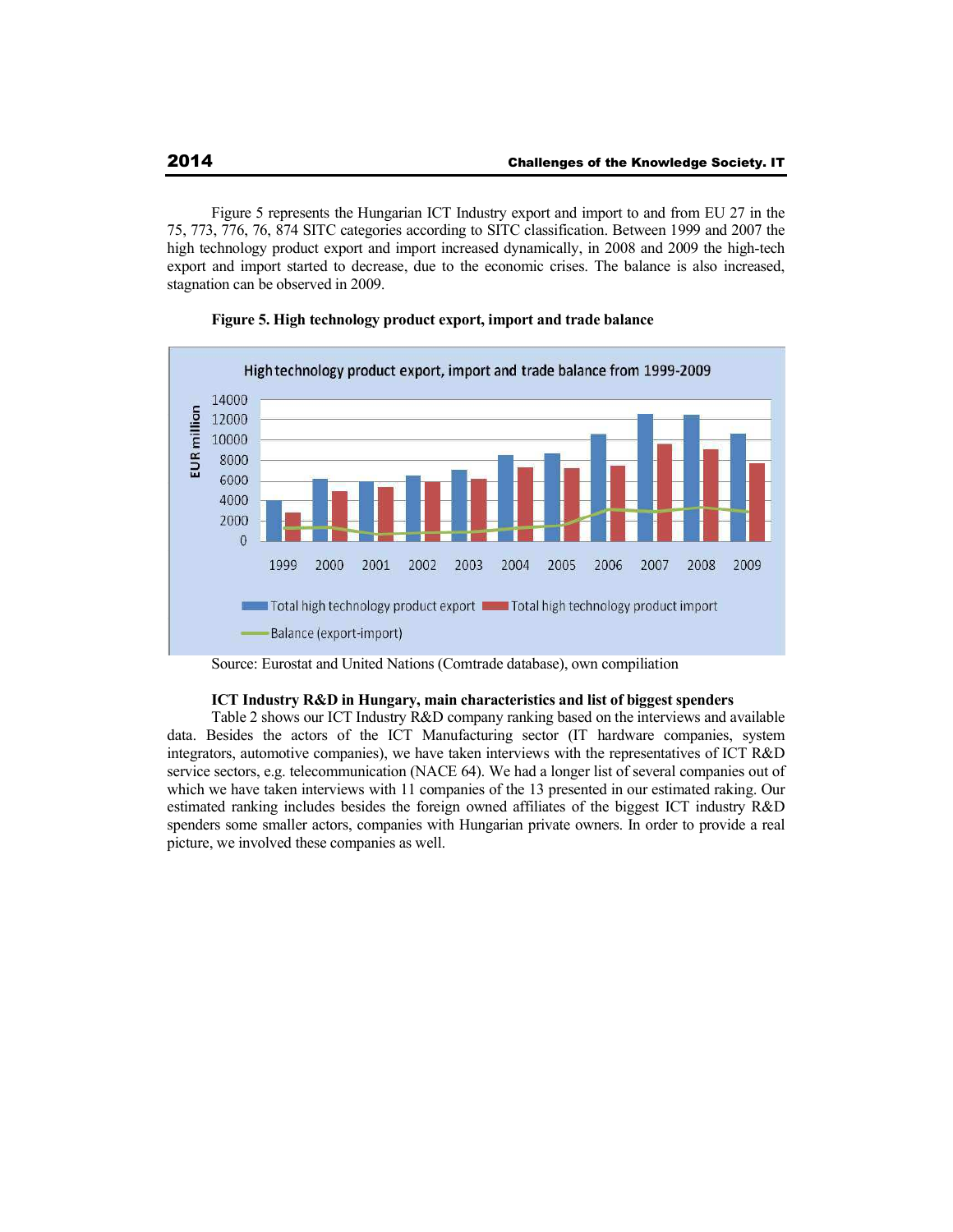### **R&D spending Location of Name of the Ownership Sales (2008) Location of company structure in HUF in 2008 in Headquarters R&D centres,**  Ranking **thousand thousand HUF in Hungary labs (thousand (thousand EUR<sup>2</sup> ) EUR<sup>2</sup> )** AG, 1408 650 210 74 118 750 Győr Győr Audi Hungary Motor AUDI AG, Ltd. Ingolstadt (5 606 568) (295 000) (Germany) 10 101 600 Bosch 24 459 899 Hatvan Budapest Robert Bosch Robert Bosch Electronics Ltd. Investment (97 353)  $(36\ 000^1)$ Nederland B.V. (Netherlands) Nokia Siemens 6 606 506 Budapest Budapest Nokia Siemens 12 324 650 Networks Ltd Network  $BV(49053)$ (2009) (Netherlands) (100  $(26\,295^1)$ %) Knorr Bremse Ltd. Knorr Bremse 31 012 000 3 268 141 Kecske-mét Budapest Systeme  $f\$ {tir}(123 431)  $(13007)$ Kecske-mét Nutzfarhzeuge GmbH (Germany)  $\overline{a}$ GE Hungary Ltd. **GE** Holdings 667 443 000 1 264 000 Budapest Budapest, Hungary Ltd. (2 656 490)  $(5 031)$ Budaörs, (USA) Oroszlány  $(100\%)$ AVL Autókut Ltd. AVL Holding 1 356 251 1 085 000 Budapest Budapest Gmbh (5 398) (4 318) (Austria) (the 500 804 000  $721~000<sup>1</sup>$ Budapest Budapest Magyar Telecom MagyarCom (the of(1 993 250) (2 870) Telecommuni-cations 100% owner of Plc. MagyarCom is Deutsche Telekom A.G.) NI Hungary Ltd. Enterprise 56 691 708 566 917 Debrecen Debrecen International (225 639) (2 256) Holding B.V.

(Netherlands)

### **Table 2. Ranking of ICT Industry companies in Hungary based on their R&D spending**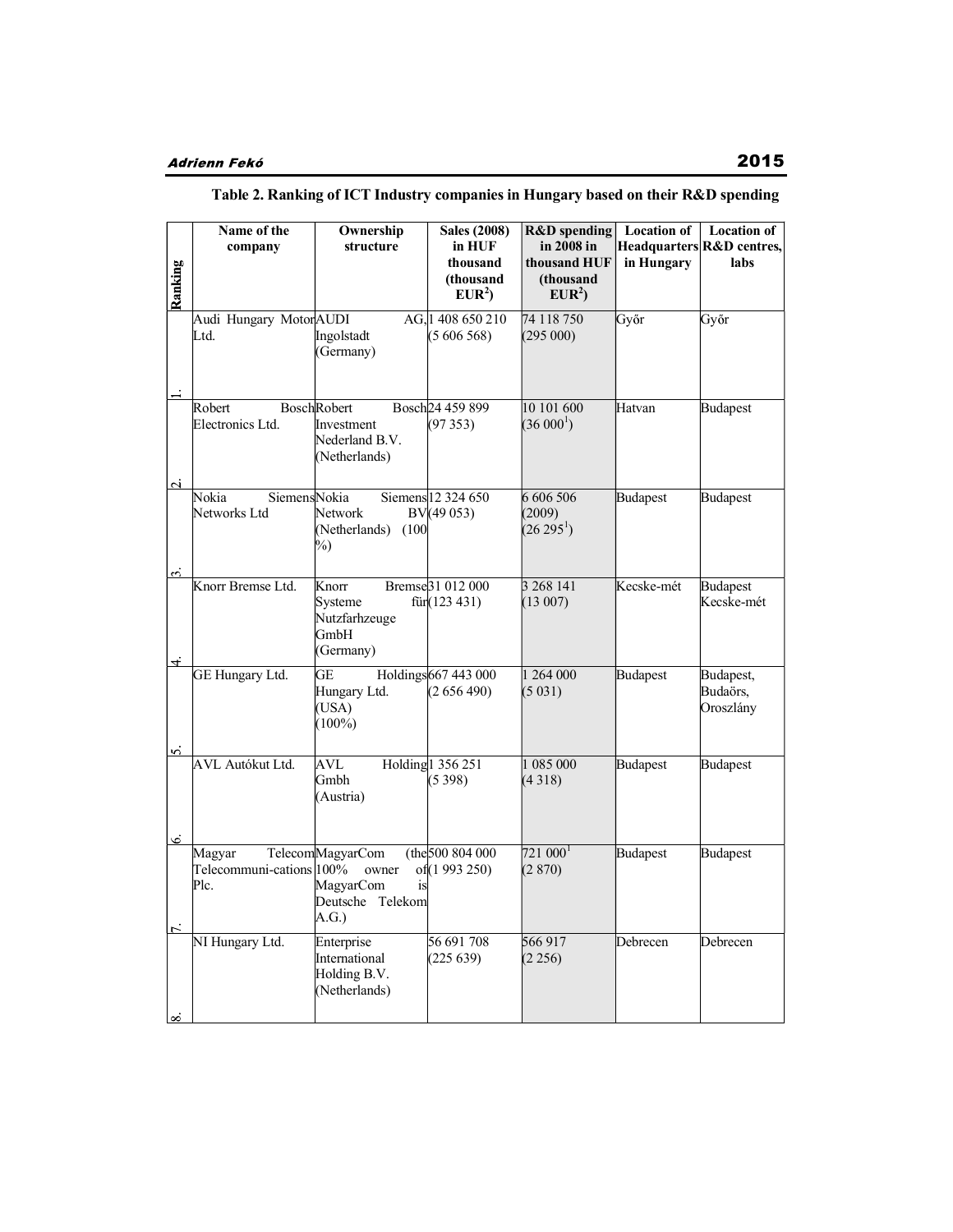### 2016 Challenges of the Knowledge Society. IT

|       | Meditech Ltd                    | Hungarian                            | private 445 089                | 280 931 | <b>Budapest</b> | <b>Budapest</b> |
|-------|---------------------------------|--------------------------------------|--------------------------------|---------|-----------------|-----------------|
|       |                                 | owners                               | (1772)                         | (1118)  |                 |                 |
|       |                                 |                                      |                                |         |                 |                 |
|       |                                 |                                      |                                |         |                 |                 |
| ö     |                                 |                                      |                                |         |                 |                 |
|       | ThyssenKrupp PrestaThyssenKrupp |                                      | 2187077                        | 200 000 | Budapest        | Kecske-mét      |
|       | Hungary Ltd                     | Presta München/                      | (8705)                         | (796)   |                 |                 |
|       |                                 | Esslingen<br>GmbH                    |                                |         |                 |                 |
|       |                                 | $(100\%)$                            |                                |         |                 |                 |
| $\Xi$ |                                 | (Germany)                            |                                |         |                 |                 |
|       | ThalesNano INC                  | Hungarian                            | private 1 410 $1\overline{36}$ | 86 229  | <b>Budapest</b> | <b>Budapest</b> |
|       |                                 | lowners                              | (5613)                         | (3432)  |                 |                 |
|       |                                 | predominant-ly                       |                                |         |                 |                 |
|       |                                 |                                      |                                |         |                 |                 |
|       |                                 |                                      |                                |         |                 |                 |
|       | <b>BULL</b>                     | Hungary BULL International 4 058 954 |                                | 46 044  | <b>Budapest</b> | <b>Budapest</b> |
|       | Information                     | SystemSA France                      | (16155)                        | (183)   |                 |                 |
|       | Ltd.                            | (France)                             |                                |         |                 |                 |
|       |                                 | $(100\%)$                            |                                |         |                 |                 |
| Ξ.    |                                 |                                      |                                |         |                 |                 |
|       | <b>Externet Plc.</b>            | Birdcom Consulting 2198 535          |                                | 10 000  | <b>Szolnok</b>  | <b>Budapest</b> |
|       |                                 | Ltd.                                 | (8750)                         | (40)    |                 |                 |
|       |                                 | (Hungary)                            |                                |         |                 |                 |
|       |                                 |                                      |                                |         |                 |                 |
| $\Xi$ |                                 |                                      |                                |         |                 |                 |

 $\frac{1}{1}$  in 2009

<sup>2</sup>Average exchange rate in 2008: 251.25, in 2009: 280.6.

### **The ownership structure, sales, headquarters and R&D centres**

The dominance of the subsidiaries of multinational companies is significant in the estimated ranking; ten of the estimated first thirteen are foreign owned companies, and only three of them are Hungarian owned. Regarding the ownership structure the proportion of companies with Hungarian private owners in the list is only 23,08%, the remaining proportion involves company owners from Germany (30,77%), from Netherlands (23,08%), from USA (7,69%), from Austria (7,69%) and from France (7,69%).

Regarding the amount of companies's sales: Audi Hungary Motor Ltd is the first, GE Hungary Ltd is the second, and Magyar Telecom is the third in the ranking.

The location of headquarters of the biggest R&D spenders is predominantly Budapest, but we can find important ICT Industry companies' locations also in other Hungarian cities such as: Győr, Hatvan, Kecskemét, Debrecen and Szolnok.

The R&D centres and labs are usually at the same place where the headquarters are located.

### **R&D spending**

Many companies (predominantly in the software sector, but some of them also in the ICT Industry sector) declared that they do not have R&D, but further investigation revealed that their task involves R&D activities. We tried to deal with that problem, but understandably, our means were limited.

Among the biggest R&D spenders we can find Audi Hungary Motor Ltd, Robert Bosch Electronic Ltd and Nokia Siemens Networks Ltd.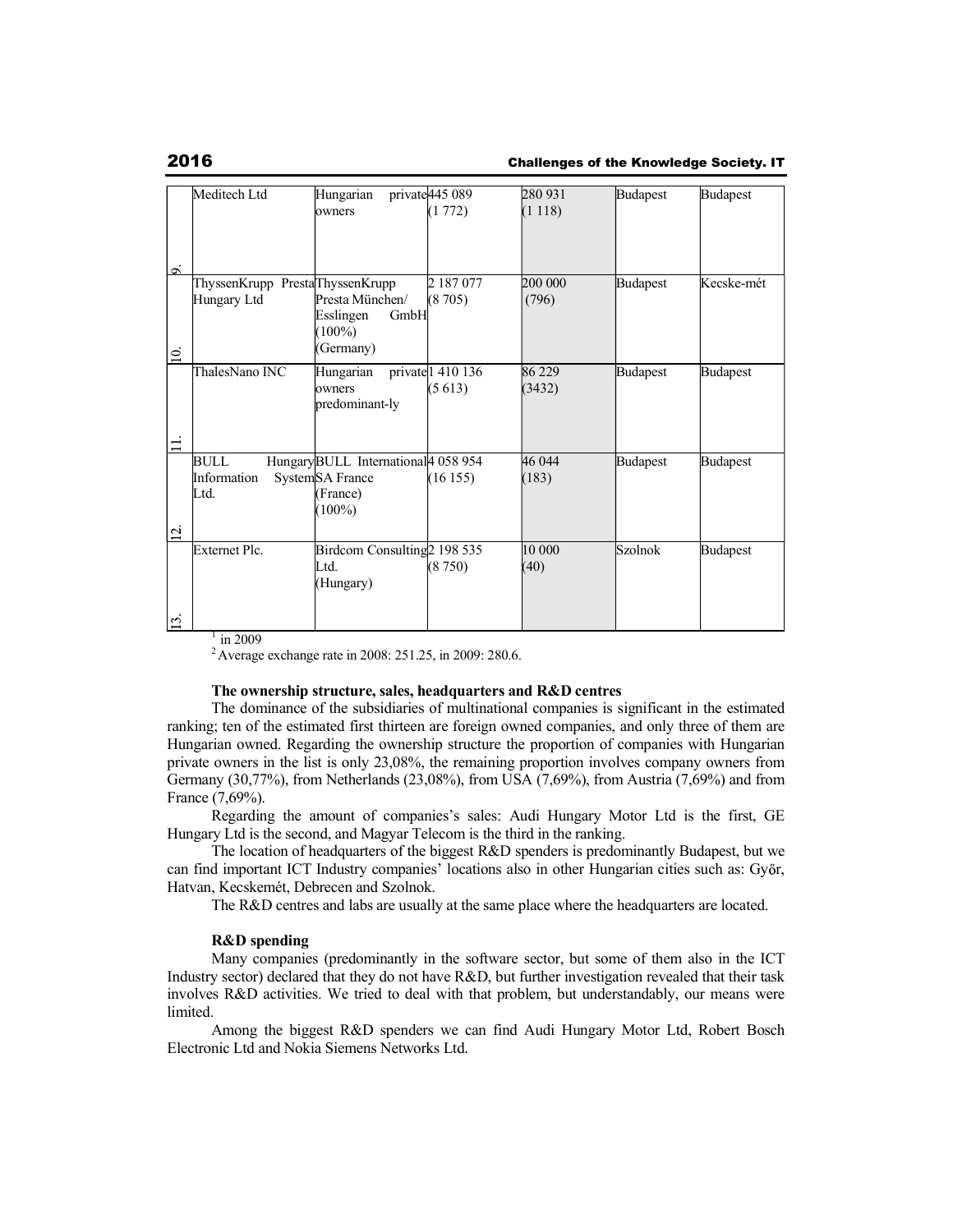# **Main characteristics of the Hungarian ICT Industry R&D**

The selected companies are from various ICT fields, but the dominance of telecommunication operators and automotive industry is typical. It can be explained by their rapidly growing R&D activity.

Among the foreign owned companies there are formerly state-owned, privatised companies, for example Matáv, AVL Autokut or GE. The Magyar Telekom Telecommunications PLC was established in 1990 after the split into three firms of the Hungarian Post by the Hungarian Ministry of Transportation, Communication, Information and Architecture, under the name of Matáv Hungarian Telecommunication Company and it remained state owned until 1993. In 1993 the Hungarian Telecommunication Act entered into force and the privatization of Matáv has been launched. Today the majority owner of the company is MagyarCom, and Deutsche Telekom is 100% owner of MagyarCom. Similarly, AVL AUTOKUT is a result of privatisation, and part of the GE affiliate in Hungary was also established through the acquisition of a formerly state-owned company (Tungsram).

Based on the interviews the main motives of foreign companies to establish Hungarian affiliates in R&D are mainly the high quality expertise of Hungarian employees.

The main destinations where ICT R&D results in the case of the interviewed companies were exported are the following:

- Mother company and other affiliates of it (Knorr Bremse, Audi, AVL Autókut, NI Hungary);

- Domestic market (Magyar Telecom Plc, Bull Hungary Ltd, Externet,);

- Clients from all over the world (GE).

In the first group R&D results are mainly exported; export/sales ratio is between 70 to 100%. This underlines the vertical nature of these projects and the fact that R&D activities in Hungary are highly embedded into the "R&D-network" of the parent company.

R&D units of the second group are more of horizontal nature and carry out R&D mainly with the aim of adaptation of the products of the given company to the local market.

In the case of GE (third group), the Hungarian R&D unit can be considered as a globally oriented plant where certain R&D activities of the multinational company are concentrated.

The ICT R&D activities of the companies can be related to the production. Usually it can be observed that production centres could attract R&D (NI, Knorr Bremse, Audi). Based on the interviews in the case of Knorr Bremse the Budapest R&D centre became a stronghold for Knorr Bremse through allocating certain core R&D tasks here. In case of NI, manufacturing activity of the company takes place in Austin and in Debrecen, but the bigger proportion of the production (90%) is carried out in Hungary. At the time of establishment, the main profile of NI Hungary was hardware production, because Hungary offered cheap environment (cheap labour) to this activity. After the initial period of gaining experience, the Hungarian subsidiary could take over high value added activity from the parent company and from other European companies, because of the high quality of human resources. In 2001 manufacturing of loaded electronic boards has started in Debrecen and at the end of 2004 the production of the site represented 70% of NI total. Today 90% of production takes place in Hungary. This concentration of production to one site understandably brought over some related R&D as well.

We also examined some small firms which have Hungarian private owners, such as Externet Plc, ThalesNano Inc., Meditech Ltd. These companies are also important actors of the ICT R&D market. Their relative share in ICT R&D is low but they have outstanding results which are worth to mention.

As far as the geographical location is concerned, headquarters of the affiliates are mainly located in Budapest but certain R&D units or other units are hosted by cities near Budapest, or by bigger cities in the countryside.